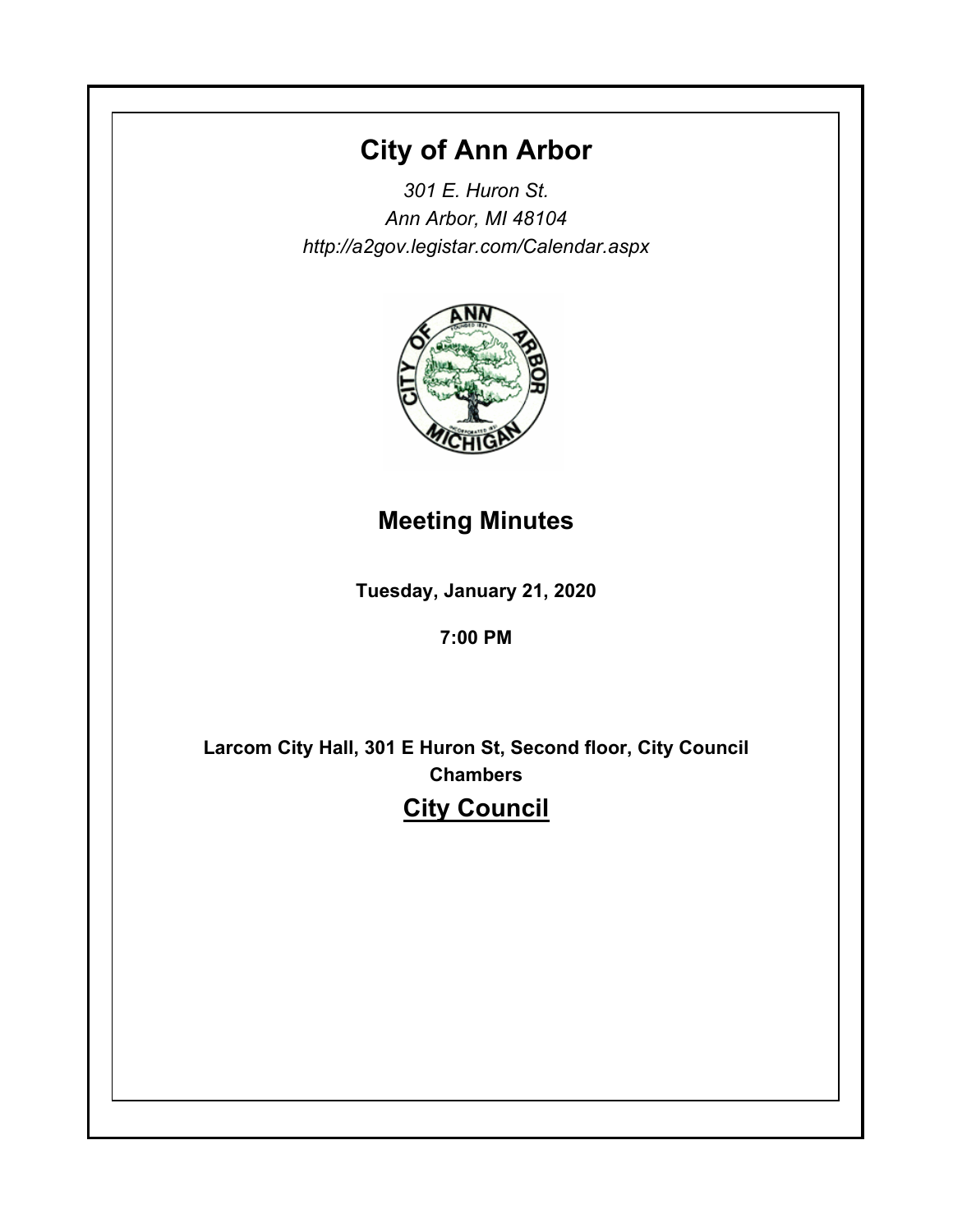#### **Council meets in Caucus at 7:00 p.m. on the Sunday prior to each Regular Session.**

#### **CALL TO ORDER**

*Mayor Christopher Taylor called the meeting of the Ann Arbor City Council to order at 7:01 p.m. in the Guy C. Larcom, Jr. Building, 2nd Floor Council Chambers, 301 E. Huron Street.*

#### **MOMENT OF SILENCE**

*Council stood for a moment of silence.*

#### **PLEDGE OF ALLEGIANCE**

*Mayor Taylor led Council in the recitation of the Pledge of Allegiance.*

#### **ROLL CALL OF COUNCIL**

- Councilmember Jane Lumm, Councilmember Jack Eaton, Mayor Christopher Taylor, Councilmember Julie Grand, Councilmember Zachary Ackerman, Councilmember Anne Bannister, Councilmember Jeff Hayner, Councilmember Kathy Griswold, Councilmember Elizabeth Nelson and Councilmember Ali Ramlawi **Present:** 10 -
- **Absent:** 1 Councilmember Chip Smith

#### **APPROVAL OF AGENDA**

**A motion was made by Councilmember Ramlawi, seconded by Councilmember Lumm, that the Agenda be approved as presented. On a voice vote, the Mayor declared the motion carried.**

#### **AC COMMUNICATIONS FROM THE CITY ADMINISTRATOR**

*City Administrator Howard S. Lazarus submitted the following written reports for information of Council and provided the following update:*

*Mr. Lazarus recognized Systems Planning Manager Cresson Slotten for his 33 years of service to the City and congratulated him on his upcoming retirement.*

**AC-1 [20-0112](http://a2gov.legistar.com/gateway.aspx?M=L&ID=24148)** Gelman Plume and 1,4-Dioxane Update October - December 2019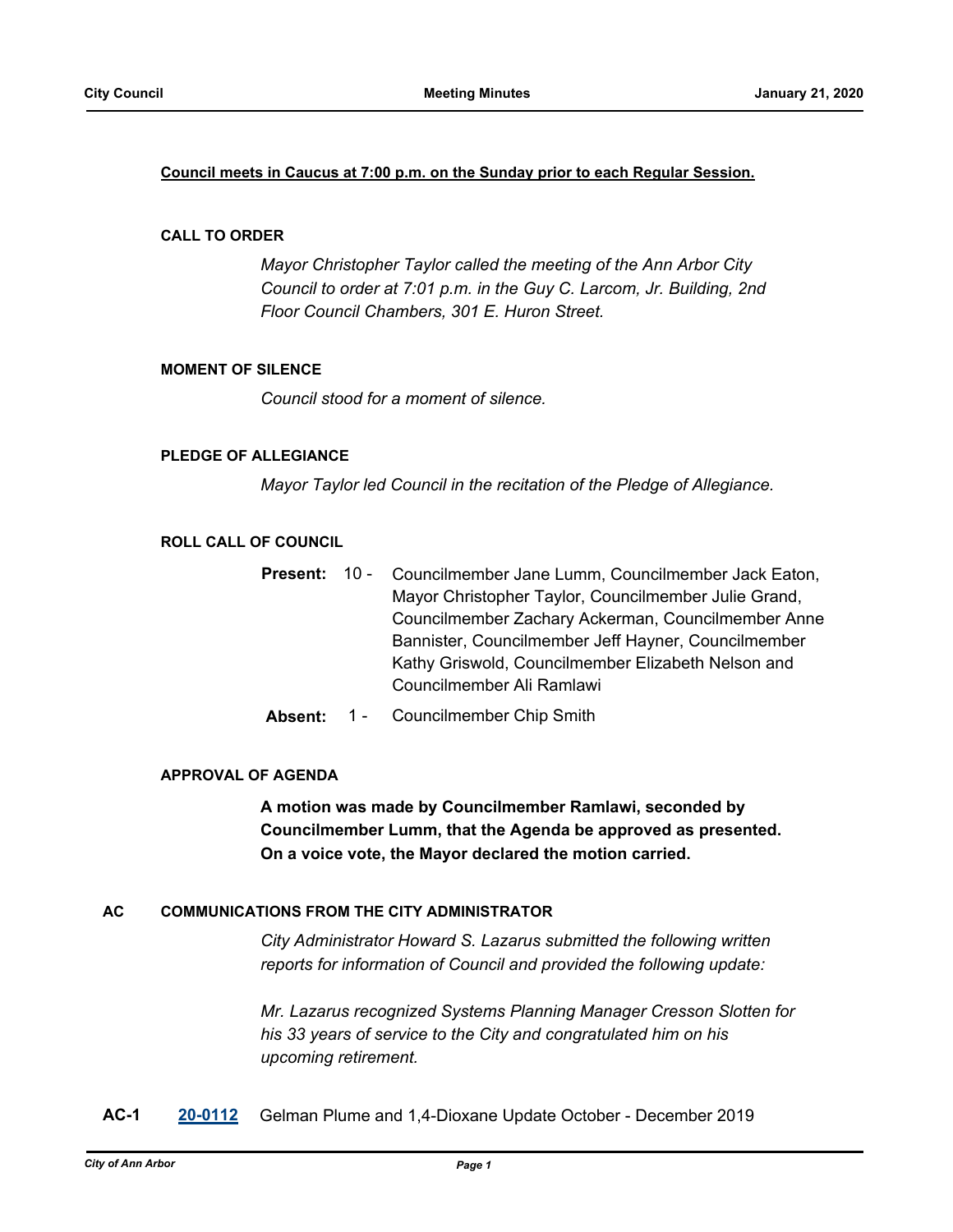*City Administrator Howard Lazarus submitted his Gelman Plume and 1,4-Dioxane Update for October-December 2019 for information of Council.*

**Received and Filed**

**AC-2 [20-0125](http://a2gov.legistar.com/gateway.aspx?M=L&ID=24161)** Recognition of Cresson Slotten, Systems Planning Manager

*City Administrator Howard Lazarus submitted his Recognition of Cresson Slotten, Systems Planning Manager for information of Council.*

#### **Received and Filed**

**AC-3 [20-0130](http://a2gov.legistar.com/gateway.aspx?M=L&ID=24166)** A2 Zero Report - January 21, 2020

*City Administrator Howard Lazarus submitted his A2 Zero Report - January 21, 2020 for information of Council.*

### **Received and Filed**

**AC-4 [20-0139](http://a2gov.legistar.com/gateway.aspx?M=L&ID=24175)** January 21, 2020 Agenda Response Memo and eComments

*City Administrator Howard Lazarus submitted his Agenda Response Memo for information of Council.*

### **Received and Filed**

**AC-5 [20-0159](http://a2gov.legistar.com/gateway.aspx?M=L&ID=24195)** City Administrator's Office - January 21, 2020

*City Administrator Howard Lazarus submitted the City Administrator's Report for information of Council.*

### **Received and Filed**

#### **INT INTRODUCTIONS**

**INT-1 [20-0051](http://a2gov.legistar.com/gateway.aspx?M=L&ID=24090)** Neutral Zone/City of Ann Arbor Job Corps Pilot: Lori Roddy, Executive **Director** 

> *Lori Roddy, Executive Director, and Brandan Montgomery, Opportunity Coordinator for the Neutral Zone, provided an update on the Neutral Zone/City of Ann Arbor Job Corps pilot partnership.*

### **Received and Filed**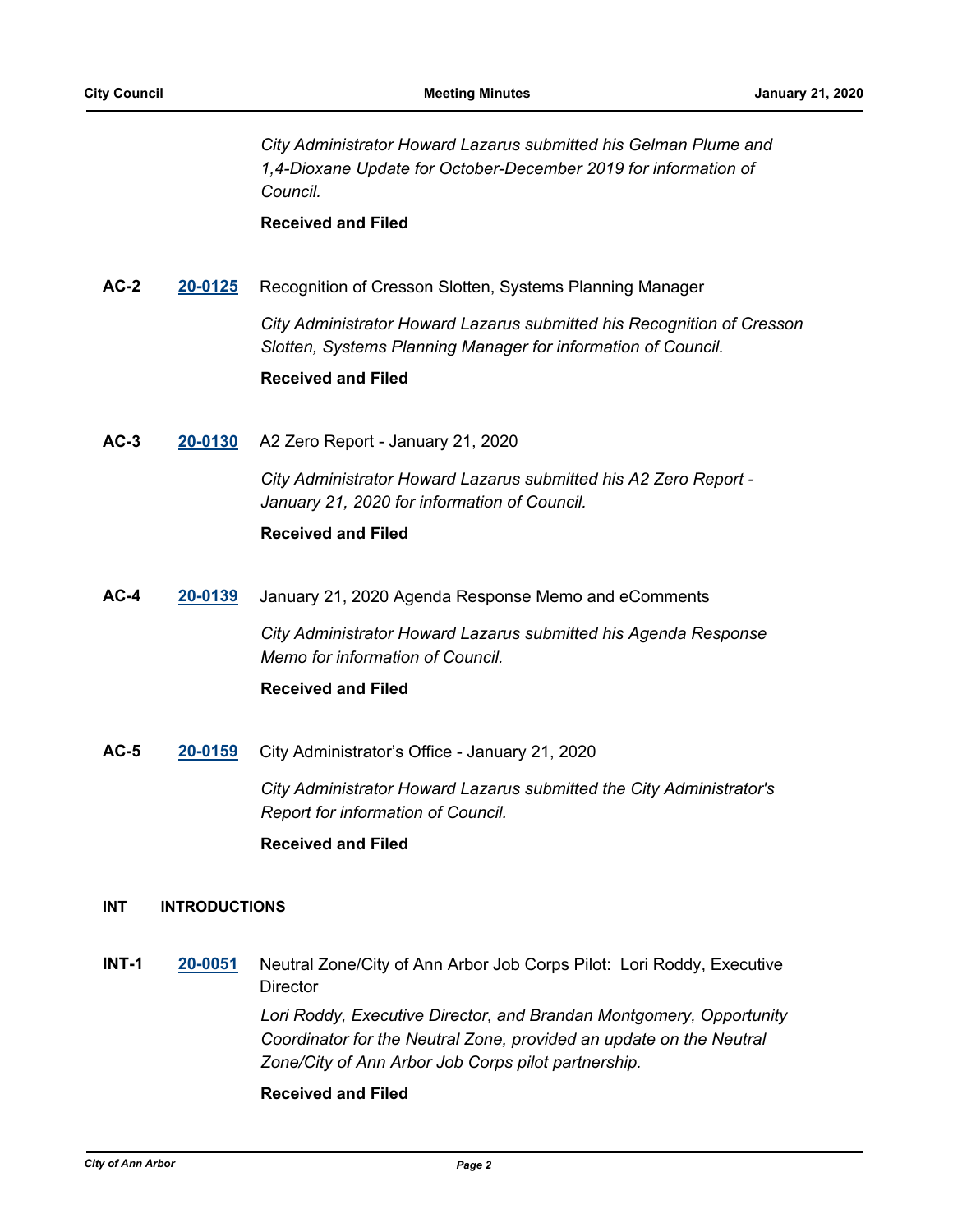#### **PUBLIC COMMENTARY - RESERVED TIME (3 MINUTES PER SPEAKER)**

**\* (SPEAKERS ARE NOT PERMITTED TO GRANT THEIR RESERVED TIME TO AN ALTERNATE SPEAKER)**

**\* ACCOMMODATIONS CAN BE MADE FOR PERSONS NEEDING ASSISTANCE WHILE ADDRESSING COUNCIL**

#### **Mozhgan Savabieasfahani - Resolution Supporting Environmental Protection Agency's Active Involvement with the Gelman Site (DC-1) 1.**

*Mozhgan Savabieasfahani, PO Box 7308, spoke about the meeting between City Representatives and members from the EPA, DEQ, and EGLE on January 16th. She urged the City Council to take action on this issue, in addition to applying for Superfund Site status.*

#### **David Halman - Resolution to Approve November 21, 2019 Recommendations of the Board of Insurance Administration (DS-2) 2.**

*David Halman, 635 Center Dr., spoke about how he believes there is a lack of transparency that exists between the City's Board of Insurance Administration and the State, particularly in regard to his claim.*

#### **Andrea Wotan - How a Reduction in the Purchase of Meat and Dairy by the City would Reduce the Carbon Foot Print (AC-3) 3.**

*Andrea Wotan, 900 Patricia Avenue, asked the City Council to add the reduction in consumption of meat and dairy products to the City's Carbon Neutrality Plan.*

#### **Henry Herskovitz - Response to Communication from Council – Council Comments (CC) 4.**

*Henry Herskovitz, 250 Highlake Avenue, addressed comments made at the City Council meeting on January 6th by Councilmember Ackerman.*

### **5. Sadira Clarke - Barton Parking Removal (DS-1)**

*Sadira Clarke, 1825 Pontiac Trail, spoke in favor of the addition of bike lanes on Barton Drive.*

### **7. Matthew Catanzarite - Barton Parking Removal (DS-1)**

*Matthew Catanzarite, 1480 South Boulevard, spoke in favor of the addition of bike lanes on Barton Drive.*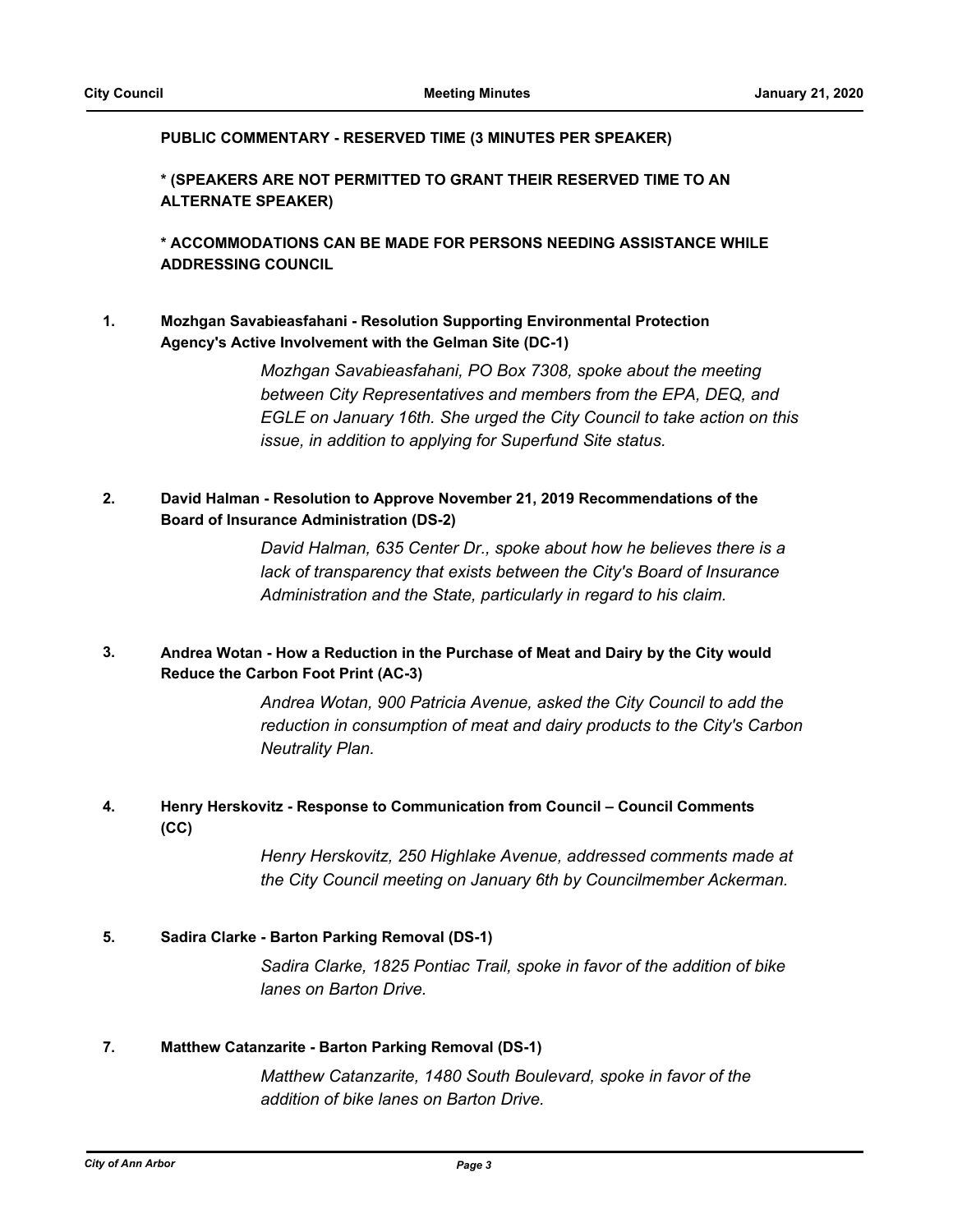#### **8. Tom Stulberg - Affordable Housing**

*Tom Stulberg, 1202 Traver, spoke about the Lower Town development and the lack of affordable housing included in the plan.*

#### **9. Heidi Posher - Short Term Rentals**

*Heidi Posher, 1204 Brooklyn Avenue, spoke in favor of continuing to allow short term rentals in the City, noting the positive impacts they have on the housing needs of the community.*

#### **10. Grant Shafer - History**

*Grant Shafer, 7400 Carpenter, Apartment 717, spoke in opposition to the City's annual deer cull.*

#### **Alternate:**

#### **1. Blaine Coleman - We are against Military Aid to Israel**

*Blaine Coleman, PO Box 7308, urged Council to end military aid to Israel.*

#### **CC COMMUNICATIONS FROM COUNCIL**

*COUNCILMEMBER RAMLAWI*

*Councilmember Ramlawi thanked Systems Planning Manager Cresson Slotten for his years of service to the City.* 

*Councilmember Ramlawi spoke of how he spent the recent holiday and the reflections he had as a result. He stated his desire to see City sanitation workers have the MLK holiday as a day off work.*

#### *COUNCILMEMBER ACKERMAN*

*Councilmember Ackerman thanked the Neutral Zone for all the work they do for the community and the impact that it has had on him personally.* 

*Councilmember Ackerman also discussed the public comments directed at him.*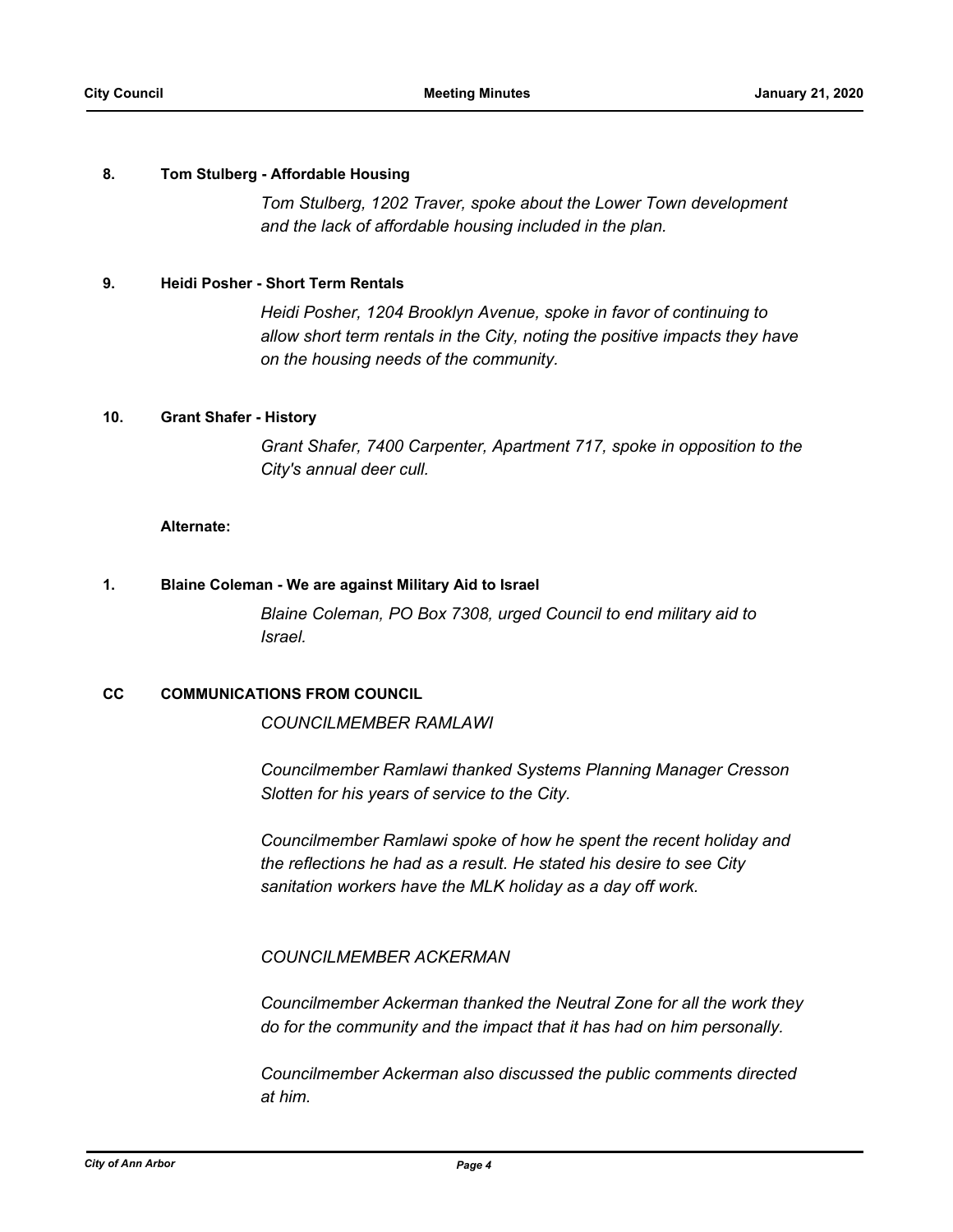#### *COUNCILMEMBER GRISWOLD*

*Councilmember Griswold spoke about SEMCOG Bicycle and Pedestrian Task Force, which she serves on.*

*Councilmember Griswold also spoke about the lack of lighting at crosswalks and the impact on pedestrian safety.* 

*Councilmember Griswold also shared her experience regarding the recent Martin Luther King Jr. Day holiday, and the level of reflection she gained from it.* 

### *COUNCILMEMBER LUMM*

*Councilmember Lumm extended her thanks to Systems Planning Manager Cresson Slotten for his years of service to the City.* 

#### *COUNCILMEMBER GRAND*

*Councilmember Grand extended her congratulations to Systems Planning Manager Cresson Slotten.* 

*Councilmember Grand also discussed the upcoming appointment of Eric Ellis to the Greenbelt Advisory Commission.* 

*Councilmember Grand stated the developers of 2111 Packard are holding a redevelopment meeting on January 22, 2020 from 6:00-7:00 p.m. to gather community feedback.* 

*Regarding the Housing Commission, they recently adopted a housing pledge that will be coming before Council for support.* 

### *COUNCILMEMBER HAYNER*

*Councilmember Hayner discussed the need for reducing the City's beef and dairy product consumption, in order to reduce carbon emissions.* 

*Councilmember Hayner also stated he has met with members of the Washtenaw Humane Society regarding potential non-lethal alternatives*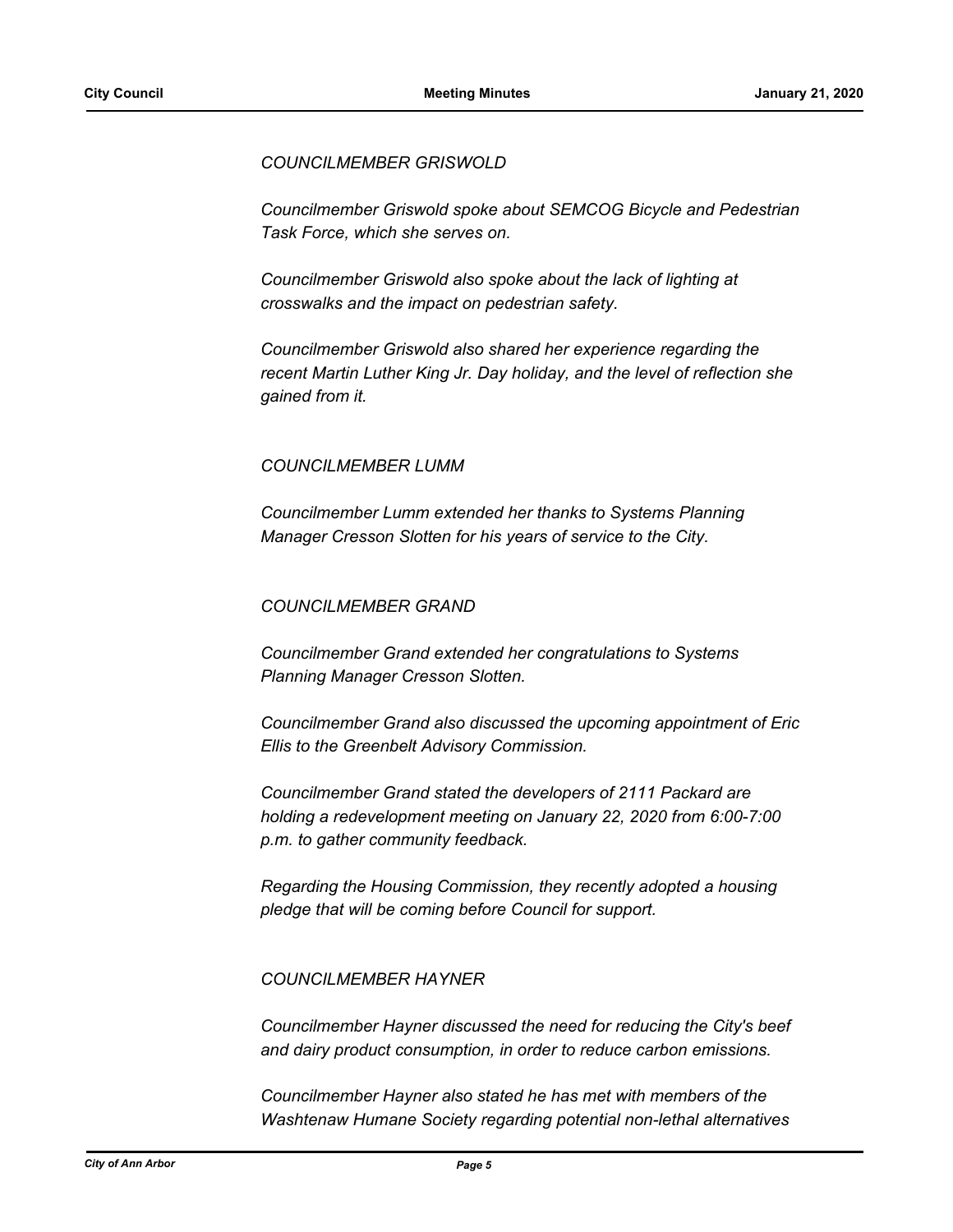*to the City's deer culls.* 

### *COUNCILMEMBER NELSON*

*Councilmember Nelson reminded residents of the upcoming Scio Church Road Improvement Project meeting. The meeting will be held on Wednesday, January 29, 2020 from 6:30-8:30 p.m. in the Lawton Elementary School Auditorium.*

*Councilmember Nelson also reminded residents that the Midblock Crosswalk Survey is available on the City's website.*

### *COUNCILMEMBER RAMLAWI*

*Councilmember Ramlawi thanked the City Administrator for his work with Neutral Zone.* 

*Councilmember Ramlawi also stated the Council should be focused on local issues and ignore the personal attacks.* 

### *COUNCILMEMBER GRAND*

*Councilmember Grand asked that City Council work together to acknowledge hate and work as a unified Body to call it out.* 

### *COUNCILMEMBER BANNISTER*

*Councilmember Bannister reminded residents of the upcoming Barton Drive Sidewalk Assessment meeting. The meeting will be held on Thursday, January 23, 2020 at 6:30 p.m. at Northside STEAM School.*

**CC-1 [20-0037](http://a2gov.legistar.com/gateway.aspx?M=L&ID=24076)** Resolution to Appoint Eric Ellis to the Greenbelt Advisory Commission

#### *Sponsors:* Grand

*Councilmember Grand presented the resolution to appoint Eric Ellis to the Greenbelt Advisory Commission, for approval at a later date.*

#### **Referred to the City Council due back on 2/3/2020.**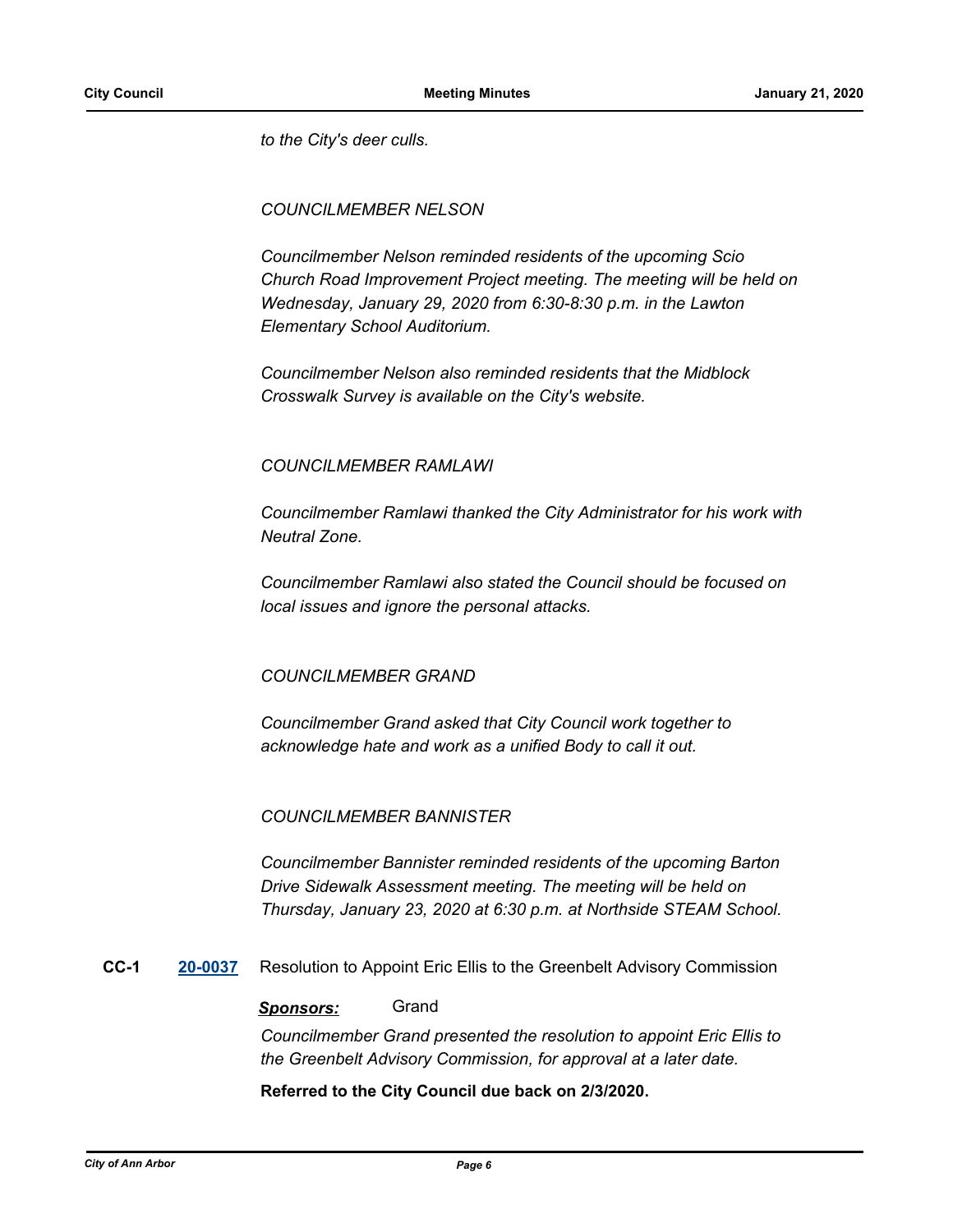#### **MC COMMUNICATIONS FROM THE MAYOR**

*MAYOR TAYLOR* 

*Mayor Taylor stated it is his strong belief in allowing citizen's their right to express their first amendment right to free speech at City Council meetings. He believes the issues that are being discussed are local issues as they impact local citizens and urged the protest outside of the Beth Israel Congregation to stop.*

**MC-1 [20-0088](http://a2gov.legistar.com/gateway.aspx?M=L&ID=24127)** Appointments and Nominations

#### *REFERRED*

*Mayor Taylor presented the following appointment for approval at a later date:*

*Board of Review-Panel 2*

*Robert White -Reappointment 1849 Saxon St. Ann Arbor, MI 48103 Term: February 1, 2020-January 31, 2023*

**Referred to the City Council due back on 2/3/2020.**

#### **CA CONSENT AGENDA**

#### **CONSENT AGENDA ITEMS REMOVED**

*With unanimous consent of Council, the following Consent Agenda items were removed from the Consent Agenda and placed at the end of same:*

*CA-5 Resolution to Close Streets for the 20th Annual Mayor's Green Fair, Friday, June 12, 2020*

*CA-13 Resolution to Appropriate \$5,000.00 from General Fund to Fund Additional Tasks Associated with the Comprehensive Transportation Plan Update Project and to Approve an Amendment to the Professional Services Agreement with Sam Schwartz Consulting, LLC (\$356,670.00) (8 Votes Required)*

*CA-17 Resolution to Approve Amendment No. 1 to the Professional Services Agreement with Spalding DeDecker, Inc. for Construction*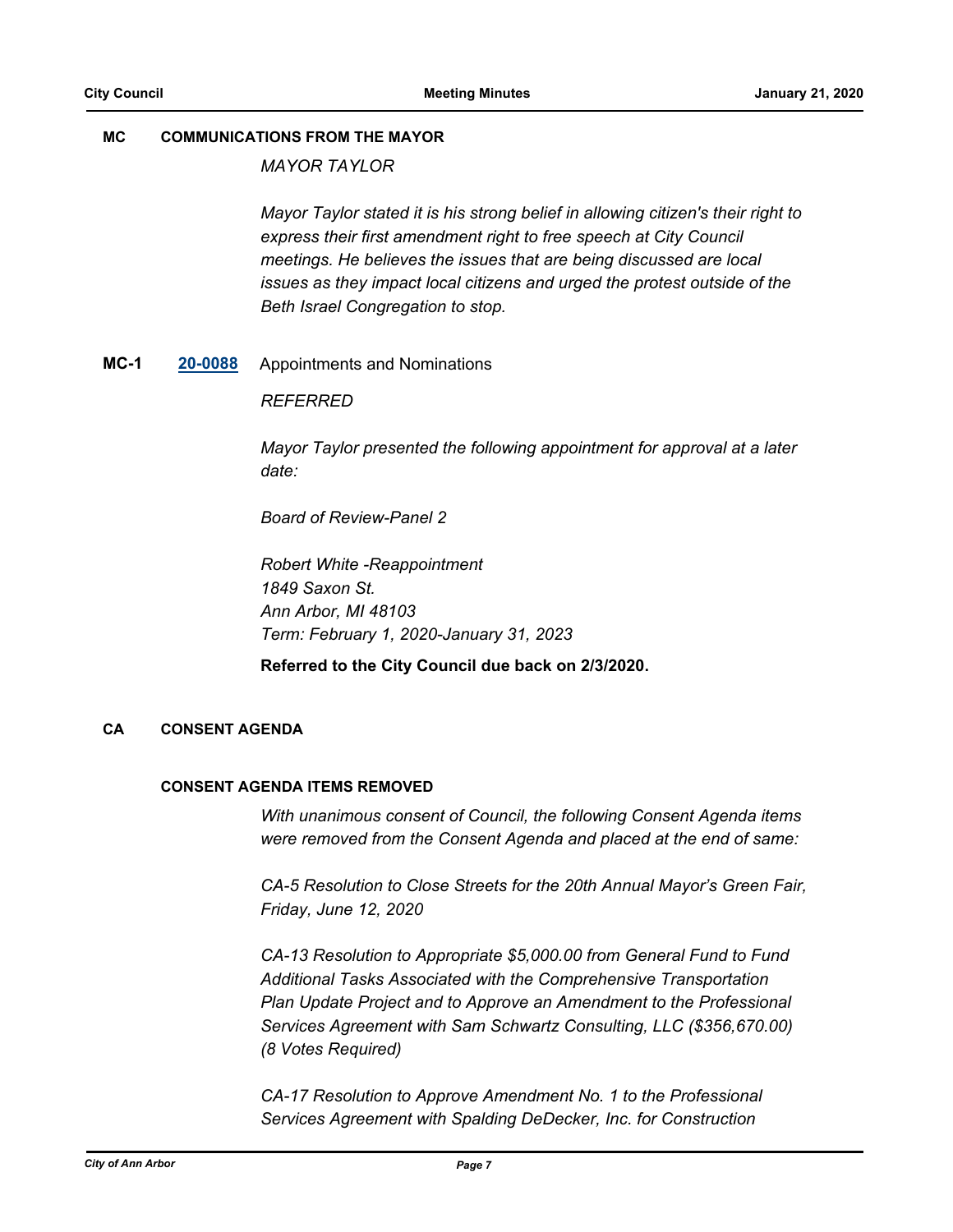*Inspection Services (\$400,000.00)*

*CA-18 Resolution to Approve Amendment No. 1 to the Professional Services Agreement with Wolverine Engineers & Surveyors, Inc. for Construction Inspection Services (\$250,000.00)*

*CA-10 Resolution to Approve a Professional Services Agreement with Güd Marketing for Utilities Outreach and Engagement Support (\$150,000.00/year)*

*CA-12 Resolution to Accept and Appropriate a \$50,000.00 Connecting Communities Grant Award from Washtenaw County Parks and Recreation Commission for Treeline Alignment Study (8 Votes Required)*

*CA-19 Resolution to Authorize Professional Services Agreements with Fishbeck, Thompson, Carr & Huber, Inc. for \$300,000.00; Wade Trim Associates, Inc. for \$400,000.00; and Stantec Consulting Michigan, Inc. for 400,000.00 for General Civil Engineering and Surveying Services*

#### **Passed on consent agenda**

**A motion was made by Councilmember Ramlawi, seconded by Councilmember Lumm, that the following Consent Items be approved as presented. On a voice vote, the Mayor declared the motion carried unanimously, thus satisfying the eight-vote requirement for CA-9 and CA-11.**

### **CA-1 19-2055 Enactment No: R-20-001 Approved**

Resolution to Approve an Agreement with Vertiv Corporation for Preventative Maintenance Services for UPS and HVAC Systems for the City of Ann Arbor Data Centers (\$48,598.00) State of Michigan MIDeal State Contract Number 171-180000001133

### **CA-2 20-0054 Enactment No: R-20-002 Approved**

Resolution to Approve Street Closures for the Ann Arbor Downtown Jazz Festival on Friday, June 19, 2020 at 7:00 PM to Saturday, June 20, 2020 at 9:00 PM

#### **CA-4 20-0050 Enactment No: R-20-003 Approved**

Resolution to Approve Street Closings for the Dexter-Ann Arbor Run on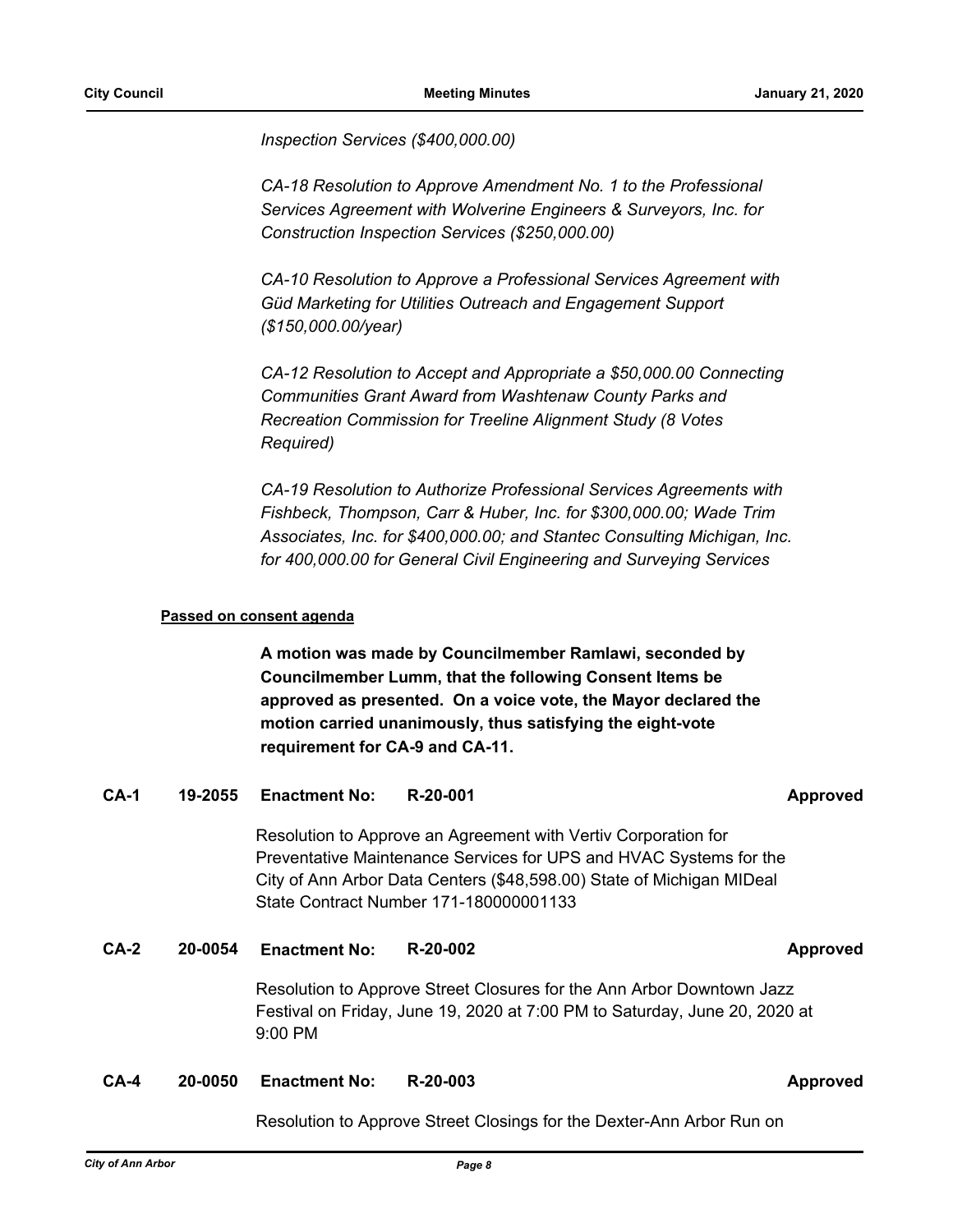Sunday, May 31, 2020

| $CA-3$       | 19-2339 | <b>Enactment No:</b>                                                                                                                                                                                      | R-20-004                                                                                                                  | <b>Approved</b> |
|--------------|---------|-----------------------------------------------------------------------------------------------------------------------------------------------------------------------------------------------------------|---------------------------------------------------------------------------------------------------------------------------|-----------------|
|              |         | Resolution to Approve Street Closings for the University of Michigan Trail to<br>the Victors 5K (aka Big House 5K) on Sunday, April 19, 2020                                                              |                                                                                                                           |                 |
| $CA-6$       | 20-0055 | <b>Enactment No:</b>                                                                                                                                                                                      | R-20-005                                                                                                                  | <b>Approved</b> |
|              |         | Resolution to Approve Street Closings for the Shamrocks and Shenanigans<br>5K Run/Walk - Sunday, March 15, 2020                                                                                           |                                                                                                                           |                 |
| $CA-7$       | 19-2414 | <b>Enactment No:</b>                                                                                                                                                                                      | R-20-006                                                                                                                  | <b>Approved</b> |
|              |         | Resolution to Approve Golf Cart Lease Agreement with CCB's, LLC, DBA<br>Golf Cars Plus (\$68,904.00 annually)                                                                                             |                                                                                                                           |                 |
| <b>CA-9</b>  | 20-0053 | <b>Enactment No:</b>                                                                                                                                                                                      | R-20-007                                                                                                                  | <b>Approved</b> |
|              |         |                                                                                                                                                                                                           | Resolution to Accept a Water Main Easement at 3853 Research Park Drive<br>from Stellar Ann Arbor 3 LLC (8 Votes Required) |                 |
| $CA-8$       | 19-2412 | <b>Enactment No:</b>                                                                                                                                                                                      | R-20-008                                                                                                                  | <b>Approved</b> |
|              |         | Resolution to Approve Onboarding Supplement to the Agreement with<br>Ultimate Software Group, Inc.                                                                                                        |                                                                                                                           |                 |
| <b>CA-11</b> | 19-2409 | <b>Enactment No:</b>                                                                                                                                                                                      | R-20-017                                                                                                                  | <b>Approved</b> |
|              |         | Resolution to Appropriate \$35,000.00 from the General Fund and Approve<br>a Professional Services Agreement with SmithGroup for Treeline Alignment<br>Study (RFP #19-21, \$74,850.00) (8 Votes Required) |                                                                                                                           |                 |
| CA-14        | 19-2306 | <b>Enactment No:</b>                                                                                                                                                                                      | R-20-010                                                                                                                  | <b>Approved</b> |
|              |         | Resolution to Approve Amendment No. 2 to Contract with HDR Michigan,<br>Inc. for the Wastewater Treatment Plant Area Odor Study, RFP No. 18-26<br>(\$34,349.00)                                           |                                                                                                                           |                 |
| <b>CA-15</b> | 19-2368 | <b>Enactment No:</b>                                                                                                                                                                                      | R-20-011                                                                                                                  | <b>Approved</b> |
|              |         | Resolution to Approve a Contract with Utilities Instrumentation Service, Inc.<br>for Electrical Preventive Maintenance at the Wastewater Treatment Plant,                                                 |                                                                                                                           |                 |

ITB No. 4605 (\$143,747.00)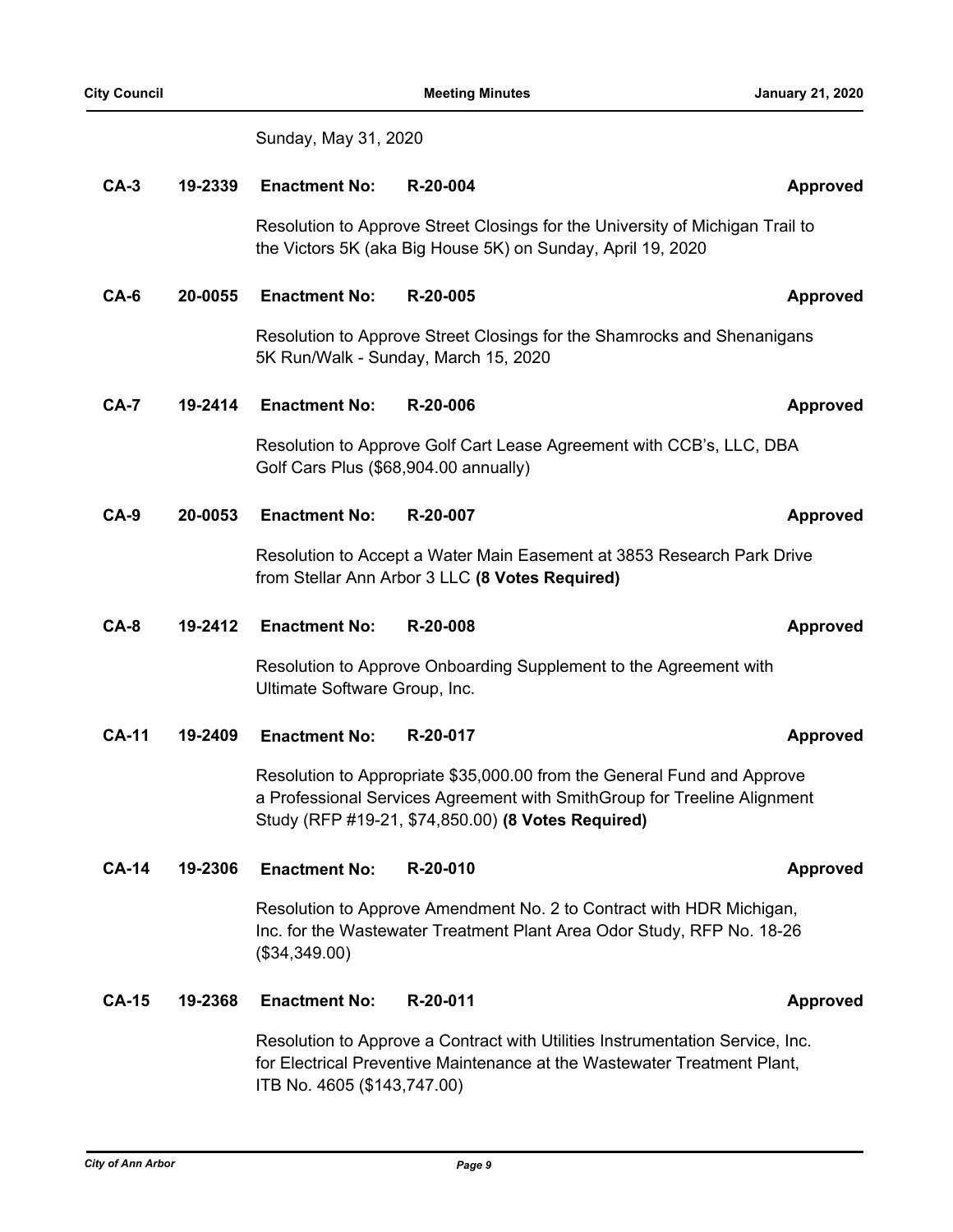#### **CA-16 19-2391 Enactment No: R-20-012 Approved**

Resolution to Approve Amendment No. 4 for the Professional Services Agreement with Stantec Consulting Michigan, Inc., for Water Treatment Professional Engineering Services (\$150,000.00)

### **CA-5 20-0052 Enactment No: R-20-013 Approved**

## **A motion was made by Councilmember Ramlawi, seconded by Councilmember Ackerman, that the Resolution be approved. On a voice vote, the Mayor declared the motion carried.**

Resolution to Close Streets for the 20th Annual Mayor's Green Fair, Friday, June 12, 2020

#### **CA-13 20-0083 Enactment No:**

### **A motion was made by Councilmember Griswold, seconded by Councilmember Lumm, that the Resolution be approved.**

Resolution to Appropriate \$5,000.00 from General Fund to Fund Additional Tasks Associated with the Comprehensive Transportation Plan Update Project and to Approve an Amendment to the Professional Services Agreement with Sam Schwartz Consulting, LLC (\$356,670.00) **(8 Votes Required)**

### **20-0083 Enactment No: Postponed**

**A motion was made by Councilmember Eaton, seconded by Councilmember Ramlawi, that the Resolution be postponed until 2/3/2020. On a voice vote, the Mayor declared the motion carried.**

Resolution to Appropriate \$5,000.00 from General Fund to Fund Additional Tasks Associated with the Comprehensive Transportation Plan Update Project and to Approve an Amendment to the Professional Services Agreement with Sam Schwartz Consulting, LLC (\$356,670.00) **(8 Votes Required)**

### **CA-17 19-2312 Enactment No: R-20-014 Approved**

**A motion was made by Councilmember Nelson, seconded by Councilmember Ramlawi, that the Resolution be approved. On a voice vote, the Mayor declared the motion carried.**

Resolution to Approve Amendment No. 1 to the Professional Services Agreement with Spalding DeDecker, Inc. for Construction Inspection Services (\$400,000.00)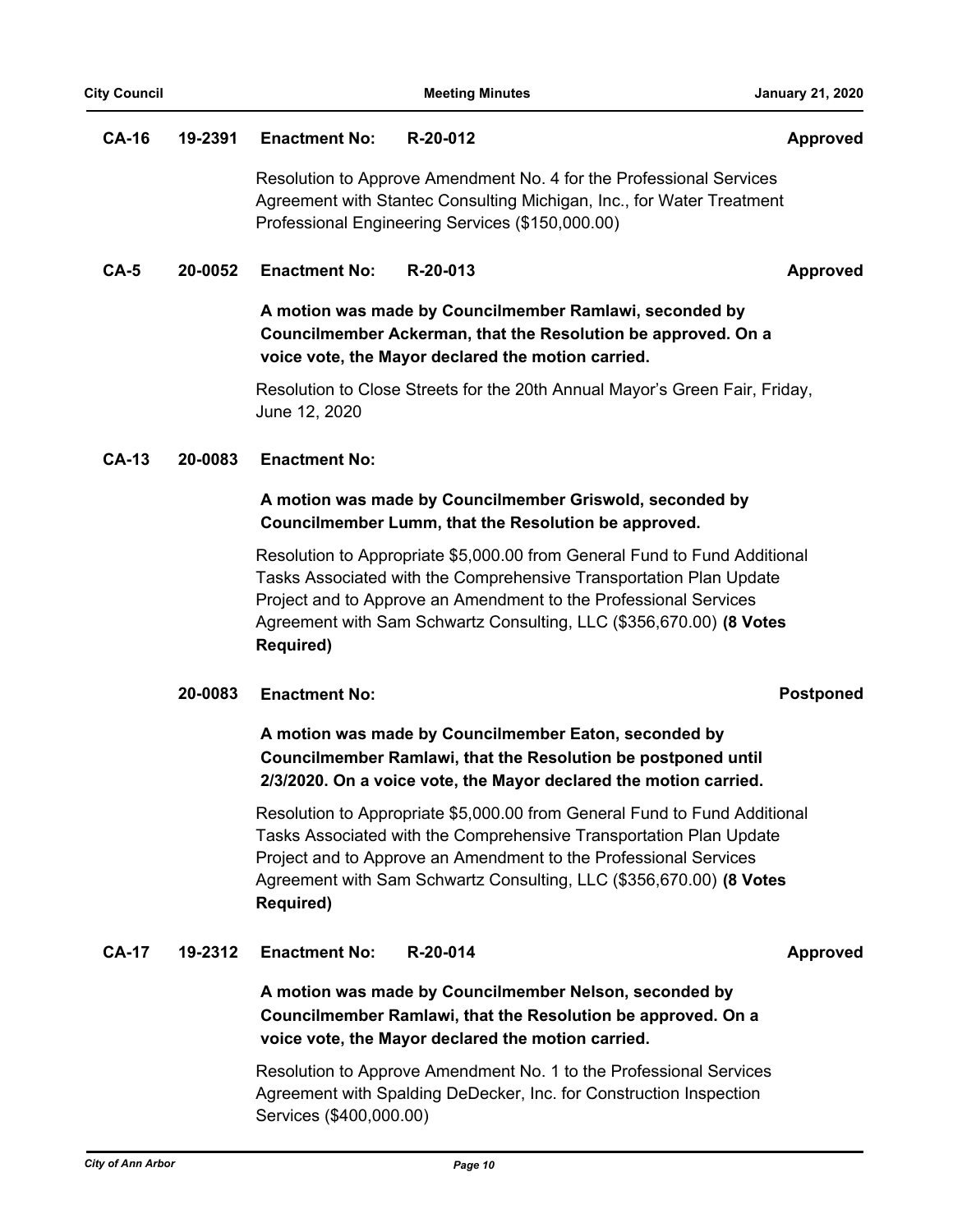#### **CA-18 19-2313 Enactment No: R-20-015 Approved**

**A motion was made by Councilmember Nelson, seconded by Councilmember Lumm, that the Resolution be approved. On a voice vote, the Mayor declared the motion carried.**

Resolution to Approve Amendment No. 1 to the Professional Services Agreement with Wolverine Engineers & Surveyors, Inc. for Construction Inspection Services (\$250,000.00)

**CA-10 19-2277 Enactment No: R-20-016 Approved**

## **A motion was made by Councilmember Hayner, seconded by Councilmember Lumm, that the Resolution be approved. On a voice vote, the Mayor declared the motion carried.**

Resolution to Approve a Professional Services Agreement with Güd Marketing for Utilities Outreach and Engagement Support (\$150,000.00/year)

### **CA-11 19-2409 Enactment No: Reconsidered**

## **A motion was made by Councilmember Hayner, seconded by Councilmember Lumm, that the Resolution be reconsidered. On a voice vote, the Mayor declared the motion carried.**

Resolution to Appropriate \$35,000.00 from the General Fund and Approve a Professional Services Agreement with SmithGroup for Treeline Alignment Study (RFP #19-21, \$74,850.00) **(8 Votes Required)**

#### **19-2409 Enactment No: R-20-017 Approved**

# **A motion was made by Councilmember Grand, seconded by Councilmember Hayner, that the Resolution be approved. On a voice vote, the Mayor declared the motion carried unanimously, thus satisfying the eight-vote requirement.**

Resolution to Appropriate \$35,000.00 from the General Fund and Approve a Professional Services Agreement with SmithGroup for Treeline Alignment Study (RFP #19-21, \$74,850.00) **(8 Votes Required)**

#### **CA-12 19-2408 Enactment No: R-20-018 Approved**

**A motion was made by Councilmember Hayner, seconded by Councilmember Grand, that the Resolution be approved. On a voice vote, the Mayor declared the motion carried unanimously, thus**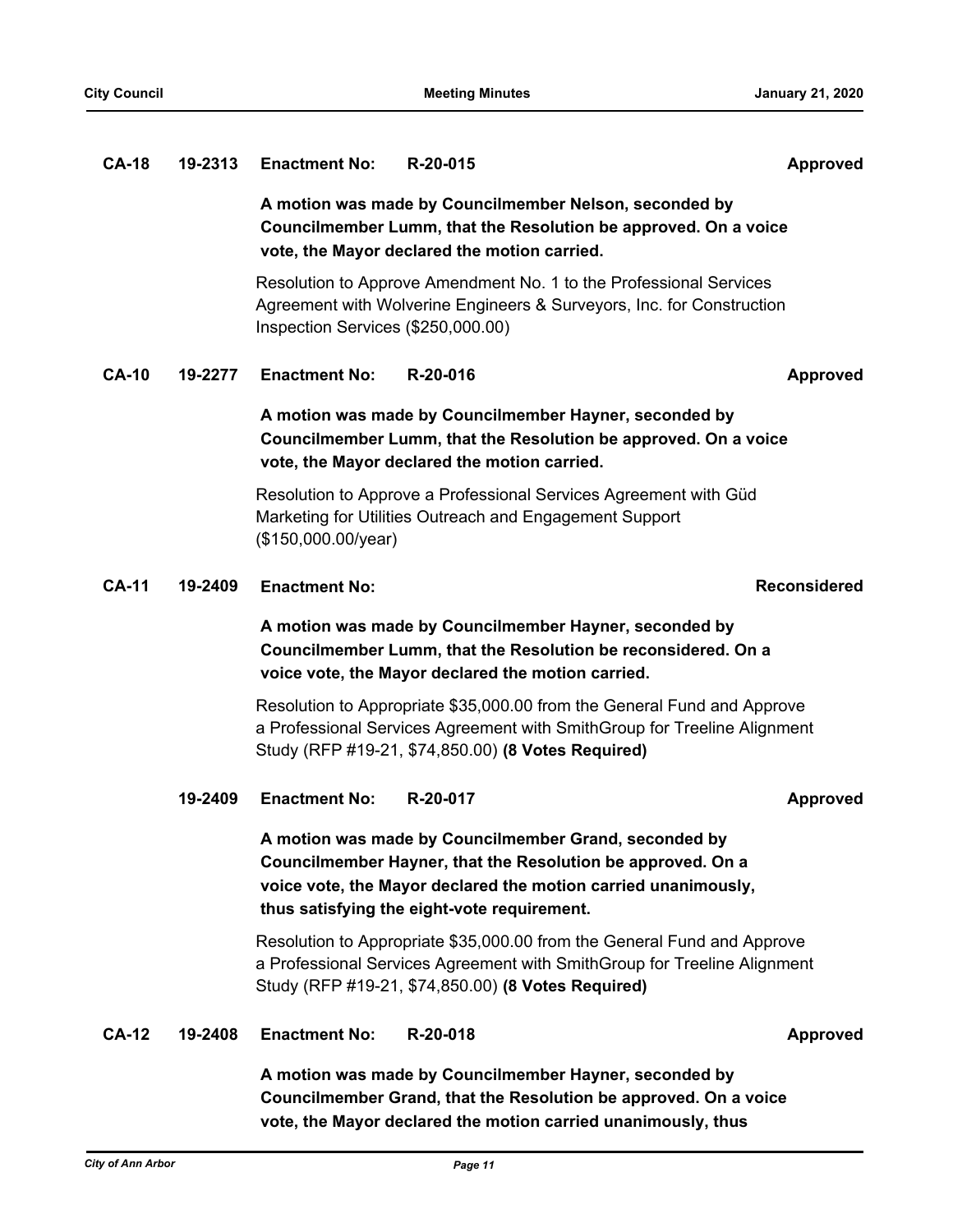#### **satisfying the eight-vote requirement.**

Resolution to Accept and Appropriate a \$50,000.00 Connecting Communities Grant Award from Washtenaw County Parks and Recreation Commission for Treeline Alignment Study **(8 Votes Required)**

#### **CA-19 19-2365 Enactment No: R-20-019 Approved**

## **A motion was made by Councilmember Ackerman, seconded by Councilmember Hayner, that the Resolution be approved. On a voice vote, the Mayor declared the motion carried.**

Resolution to Authorize Professional Services Agreements with Fishbeck, Thompson, Carr & Huber, Inc. for \$300,000.00; Wade Trim Associates, Inc. for \$400,000.00; and Stantec Consulting Michigan, Inc. for \$400,000.00 for General Civil Engineering and Surveying Services

#### **RECESS**

*The Mayor declared a recess at 9:16 p.m. and reconvened the meeting at 9:25 p.m.*

#### **PH PUBLIC HEARINGS (3 MINUTES PER SPEAKER)**

**None.**

### **A APPROVAL OF COUNCIL MINUTES**

**A-1 [20-0080](http://a2gov.legistar.com/gateway.aspx?M=L&ID=24119)** Regular Session Minutes of January 6, 2020

**A motion was made by Councilmember Grand, seconded by Councilmember Lumm, that the Minutes of the Regular Session of January 6, 2020 be approved. On a voice vote, the Mayor declared the motion carried.**

### **B ORDINANCES - SECOND READING**

**None.**

#### **C ORDINANCES - FIRST READING**

**C Unfinished Business:**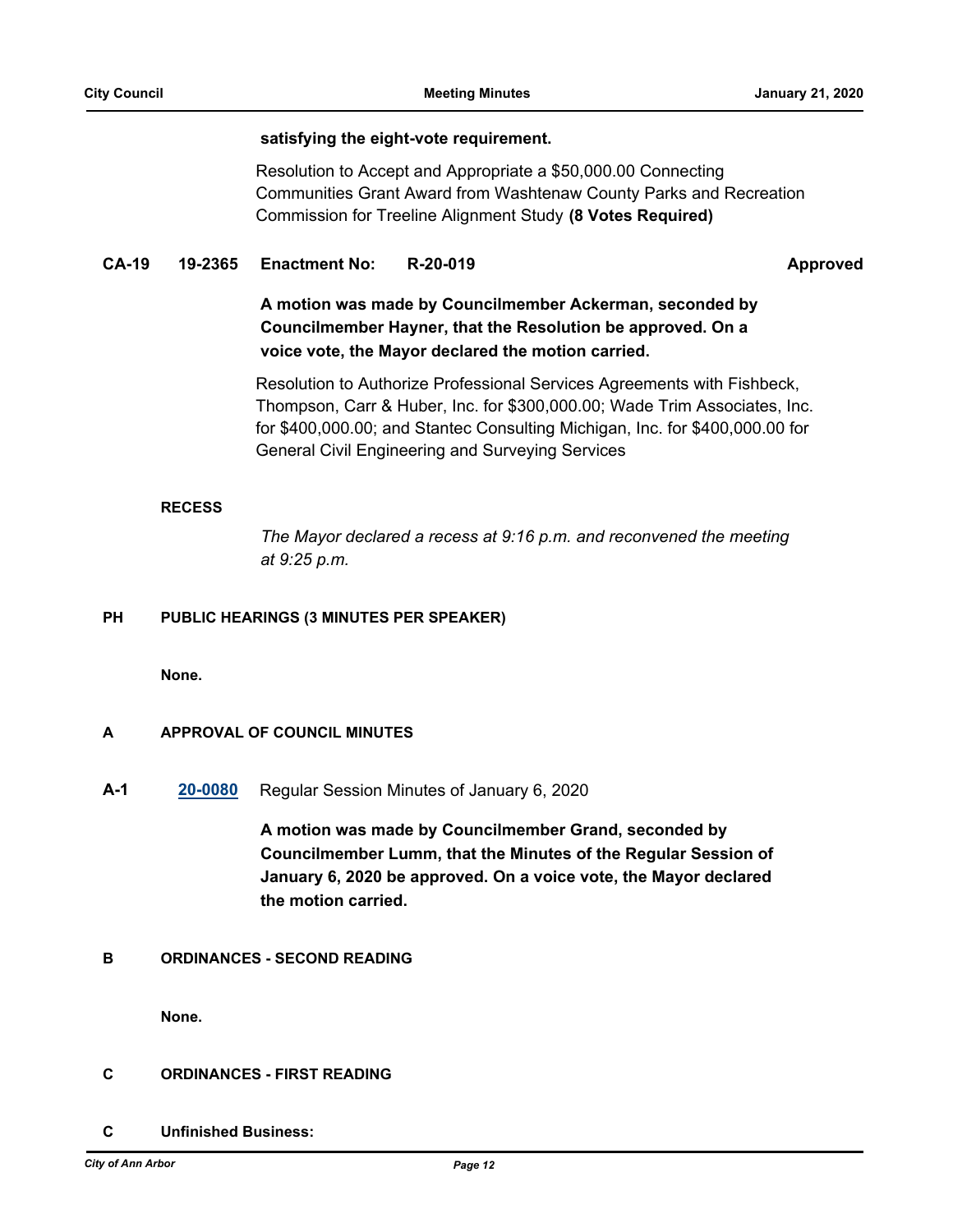**C-1 [19-2340](http://a2gov.legistar.com/gateway.aspx?M=L&ID=23960)** An Ordinance to Add a New Chapter 122 (Historic Entertainment Sound District) to Title IX of the Code of the City of Ann Arbor

*Sponsors:* Ramlawi and Eaton

*(The complete copy of the text of the ordinance is on file in the City Clerk's Office.)*

**A motion was made by Councilmember Ramlawi, seconded by Councilmember Eaton, that the Ordinance be approved on First Reading to the City Council and should be returned by 2/18/2020.**

**A motion was made by Councilmember Eaton, seconded by Councilmember Ramlawi, that the Ordinance be postponed until 3/16/2020. On a voice vote, the Mayor declared the motion carried.**

#### **C New Business:**

**C-2 [20-0097](http://a2gov.legistar.com/gateway.aspx?M=L&ID=24136)** An Ordinance to Amend Section 1:237 of Chapter 8 (Organization of Boards and Commissions) of the Code of the City of Ann Arbor

*Sponsors:* Smith and Bannister

*(The complete copy of the text of Ordinance No. ORD-20-01 is on file in the City Clerk's Office.)*

**A motion was made by Councilmember Lumm, seconded by Councilmember Bannister, that the Ordinance be approved on First Reading.**

*Councilmember Eaton proposed the following amendment, supported by Councilmember Ramlawi:*

*Amend 1:327 2 (a)* 

*The Environmental Commission shall consist of [13] [15] 13 voting members, as follows:*

*[Brackets] indicate deleted language.*

**A motion was made by Councilmember Eaton, seconded by Councilmember Ramlawi, that the Ordinance be amended. On a roll call, the vote was as follows with the Mayor declaring the motion defeated:**

**Yeas:** 2 - Councilmember Eaton and Councilmember Ramlawi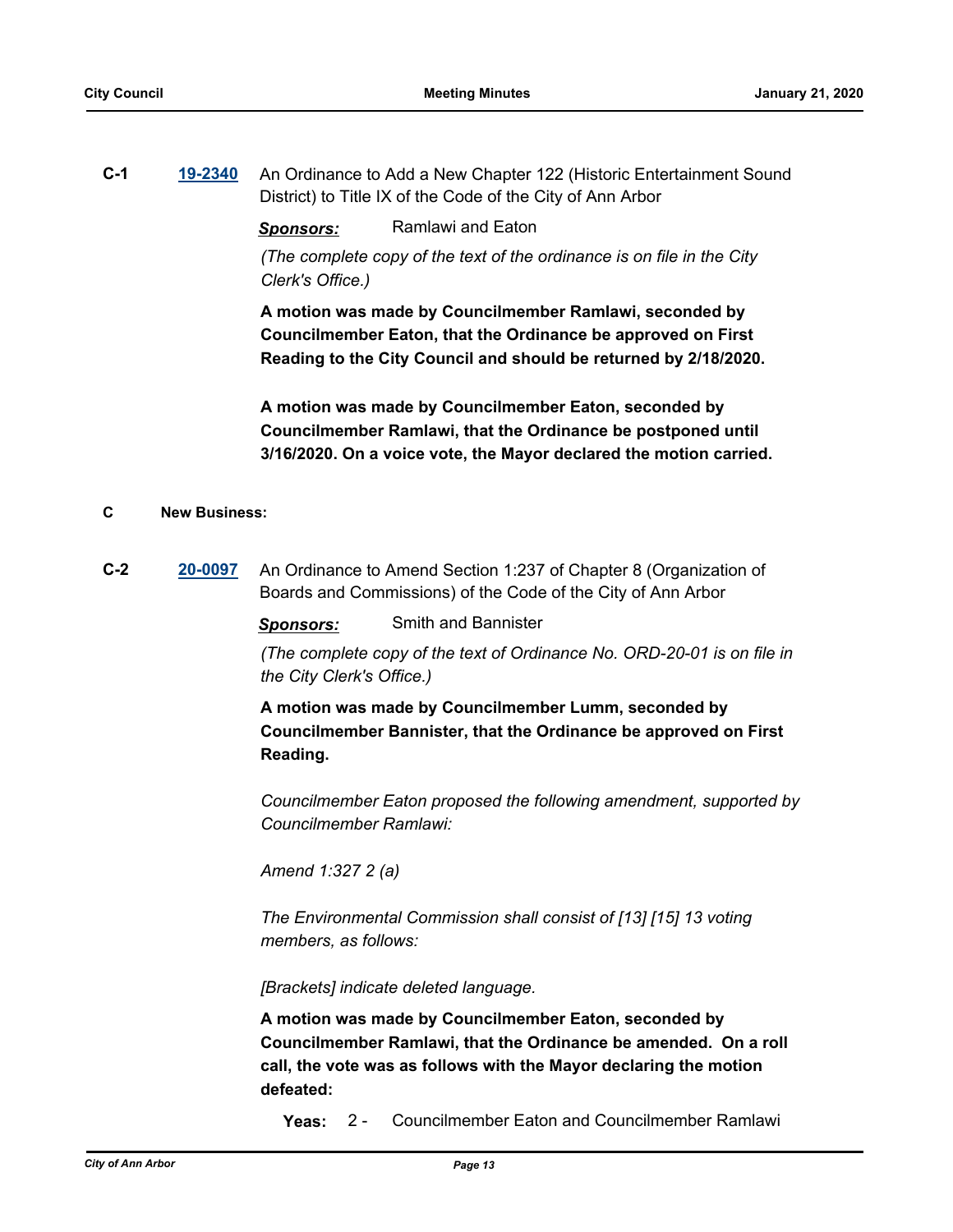- **Nays:** 8 Councilmember Lumm, Mayor Taylor, Councilmember Grand, Councilmember Ackerman, Councilmember Bannister, Councilmember Hayner, Councilmember Griswold and Councilmember Nelson 8 -
- Absent: 1 Councilmember Smith

*Councilmember Eaton proposed the following amendment, supported by Councilmember Hayner:*

*Amend 1:327 2 (a) (iii)*

*(iii) Two youth members between the ages of [14] 16 and 25 nominated by the City Council members serving on the Environmental Commission and appointed by resolution of the City Council for 1-year terms. The City Council shall appoint youth members who, insofar as possible, have an interest in protecting and enhancing the well-being of the environment and public health of the community.*

*[Brackets] indicate deleted language.*

**A motion was made by Councilmember Eaton, seconded by Councilmember Hayner, that the Ordinance be amended. On a roll call, the vote was as follows with the Mayor declaring the motion carried:**

- Yeas: 7 Councilmember Lumm, Councilmember Eaton, Councilmember Bannister, Councilmember Hayner, Councilmember Griswold, Councilmember Nelson and Councilmember Ramlawi 7 -
- **Nays:** 3 Mayor Taylor, Councilmember Grand and Councilmember Ackerman  $3 -$
- **Absent:** 1 Councilmember Smith

**A motion was made by Councilmember Eaton, seconded by Councilmember Hayner, that the Ordinance be approved as amended on First Reading. On a voice vote, the Mayor declared the motion carried.**

Enactment No: ORD-20-01

### **D MOTIONS AND RESOLUTIONS**

**DC Unfinished Business - Council:**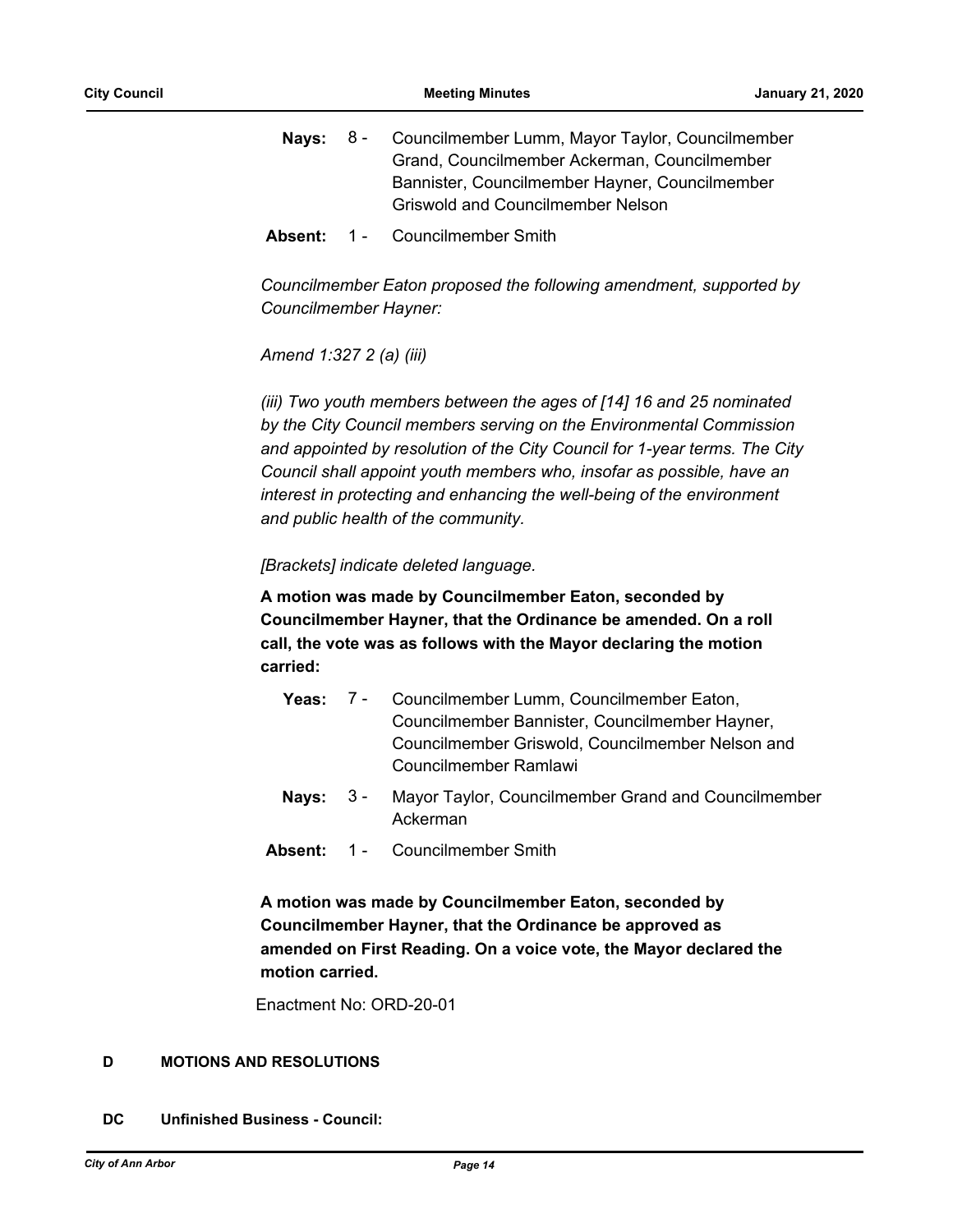#### **DC-1 19-1887 Enactment No:**

#### *Sponsors:* Griswold, Hayner, Bannister, Eaton and Ramlawi

### **A motion was made by Councilmember Hayner, seconded by Councilmember Griswold, that the Resolution be approved.**

Resolution Supporting the Environmental Protection Agency's Active Involvement with the Gelman Site and Encouraging its Listing of the same as a "Superfund" Site

#### **19-1887 Enactment No: Postponed**

**A motion was made by Councilmember Griswold, seconded by Councilmember Eaton, that the Resolution be postponed until 2/3/2020. On a roll call, the vote was as follows with the Mayor declaring the motion carried:**

- **Yeas:** Councilmember Lumm, Councilmember Eaton, Mayor Taylor, Councilmember Grand, Councilmember Ackerman, Councilmember Bannister, Councilmember Griswold and Councilmember Ramlawi Yeas:  $8 -$
- **Nays:** 2 Councilmember Hayner and Councilmember Nelson
- **Absent:** 1 Councilmember Smith

Resolution Supporting the Environmental Protection Agency's Active Involvement with the Gelman Site and Encouraging its Listing of the same as a "Superfund" Site

### **DC New Business - Council:**

**DC-2 20-0069 Enactment No:** 

*Sponsors:* Taylor

Resolution in Support of the Governor's Initiative to Create a Regional Mobility Corridor(**Deleted from Agenda on 1/21/20)**

*Removed from the agenda.*

**DC-3 20-0070 Enactment No: R-20-020 Approved**

**A motion was made by Councilmember Hayner, seconded by Councilmember Griswold, that the Resolution be approved. On a voice vote, the Mayor declared the motion carried.**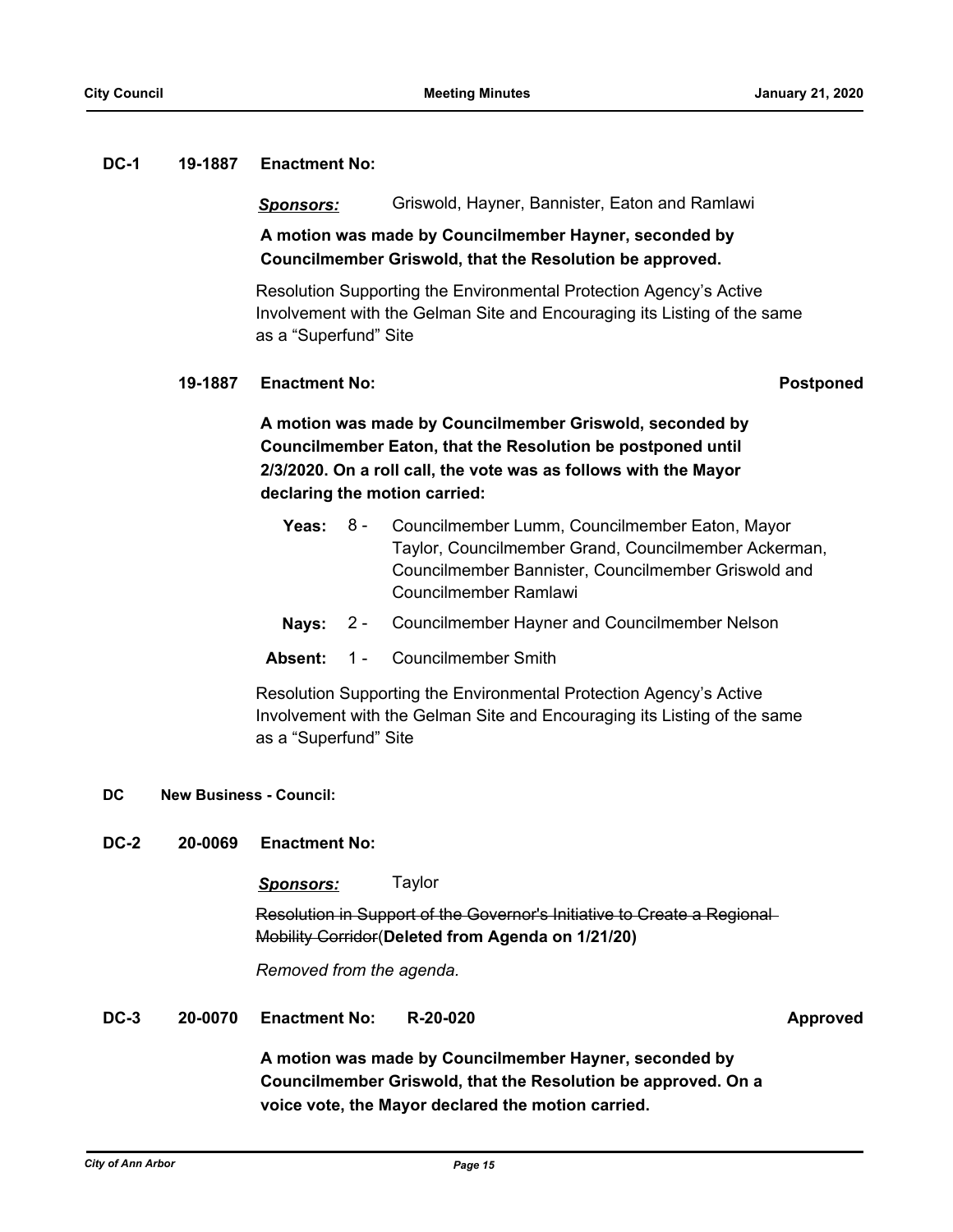Resolution to Approve a Request from SZR North Ann Arbor Senior Living, LLC for a New Continuing Care Retirement Center Liquor License, Issued Under MCL 436.1545(b)(ii) to be Located at 1901 Plymouth Road, d/b/a Atria Park of Ann Arbor

#### **DC-4 20-0118 Enactment No: R-20-021 Approved**

*Sponsors:* Taylor

**A motion was made by Councilmember Hayner, seconded by Councilmember Griswold, that the Resolution be approved. On a voice vote, the Mayor declared the motion carried.**

Resolution to Authorize Settlement of Mateo v. Fingerle and the City of Ann Arbor, 22nd Circuit Court, Case No. 2018-1114-CH

**DB New Business - Boards and Commissions:**

#### **DS Unfinished Business - Staff:**

**DS-1 19-2079 Enactment No:** 

### **Motion by Councilmember Bannister, seconded by Councilmember Hayner, that the Resolution be approved.**

Resolution to Prohibit On-Street Parking on Both Sides of Barton Drive from Longshore Drive to Pontiac Trail

#### **19-2079 Enactment No: Postponed**

**A motion was made by Councilmember Eaton, seconded by Councilmember Hayner, that the Resolution be postponed until the completion of the Lower Town Area Mobility Study. On a roll call, the vote was as follows with the Mayor declaring the motion carried:**

- Yeas: 6 Councilmember Lumm, Councilmember Eaton, Councilmember Bannister, Councilmember Hayner, Councilmember Griswold and Councilmember Ramlawi  $6 -$
- Nays: 4 Mayor Taylor, Councilmember Grand, Councilmember Ackerman and Councilmember Nelson 4 -
- **Absent:** 1 Councilmember Smith

Resolution to Prohibit On-Street Parking on Both Sides of Barton Drive from Longshore Drive to Pontiac Trail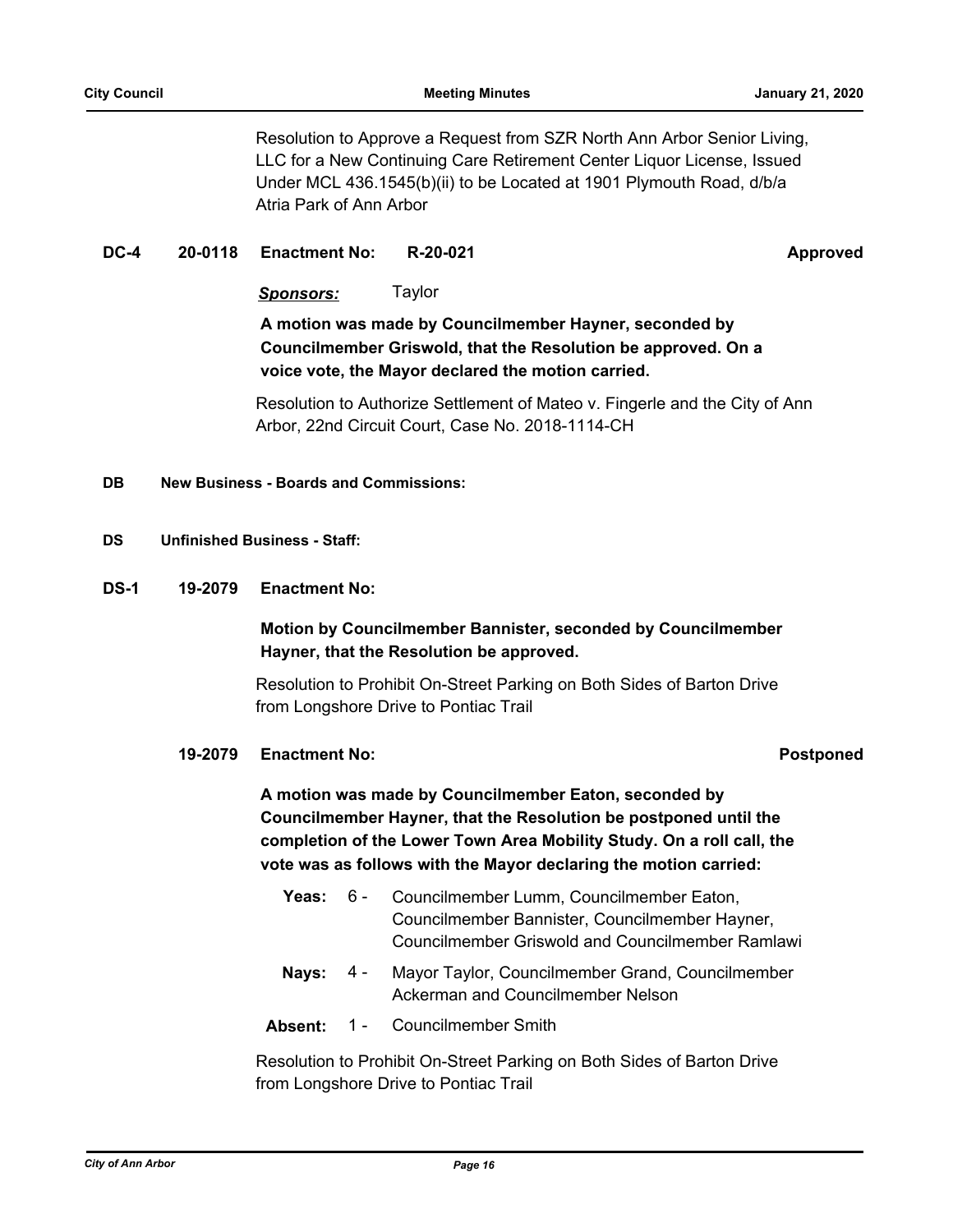#### **OPEN THE AGENDA**

**A motion was made by Councilmember Eaton, seconded by Councilmember Ramlawi, that the Agenda be re-opened. On a voice vote, the Mayor declared the motion carried.**

#### **AMEND THE AGENDA**

**A motion was made by Councilmember Eaton, seconded by Councilmember Lumm, that the Agenda be amended as follows:**

**Move Closed Session after Public Comment - General.**

**On a voice vote, the Mayor declared the motion carried.**

**DS-2 19-2346 Enactment No: R-20-022 Approved**

**A motion was made by Councilmember Lumm, seconded by Councilmember Ramlawi, that the Resolution be approved. On a roll call, the vote was as follows with the Mayor declaring the motion carried:**

- Yeas: 9 Councilmember Lumm, Councilmember Eaton, Mayor Taylor, Councilmember Grand, Councilmember Ackerman, Councilmember Bannister, Councilmember Griswold, Councilmember Nelson and Councilmember Ramlawi  $9 -$
- **Nays:** 1 Councilmember Hayner
- **Absent:** 1 Councilmember Smith

Resolution to Approve November 21, 2019 Recommendations of the Board of Insurance Administration

#### **DS New Business - Staff:**

**DS-3 20-0004 Enactment No: R-20-023 Approved**

**A motion was made by Councilmember Lumm, seconded by Councilmember Ackerman, that the Resolution be approved. On a voice vote, the Mayor declared the motion carried.**

Resolution to Approve a Purchase Order with DTE Energy (DTE) to Conduct Initial Engineering and Distribution Studies Regarding a Potential Solar Energy Facility on and Surrounding the Ann Arbor Landfill (not to exceed \$90,000.00)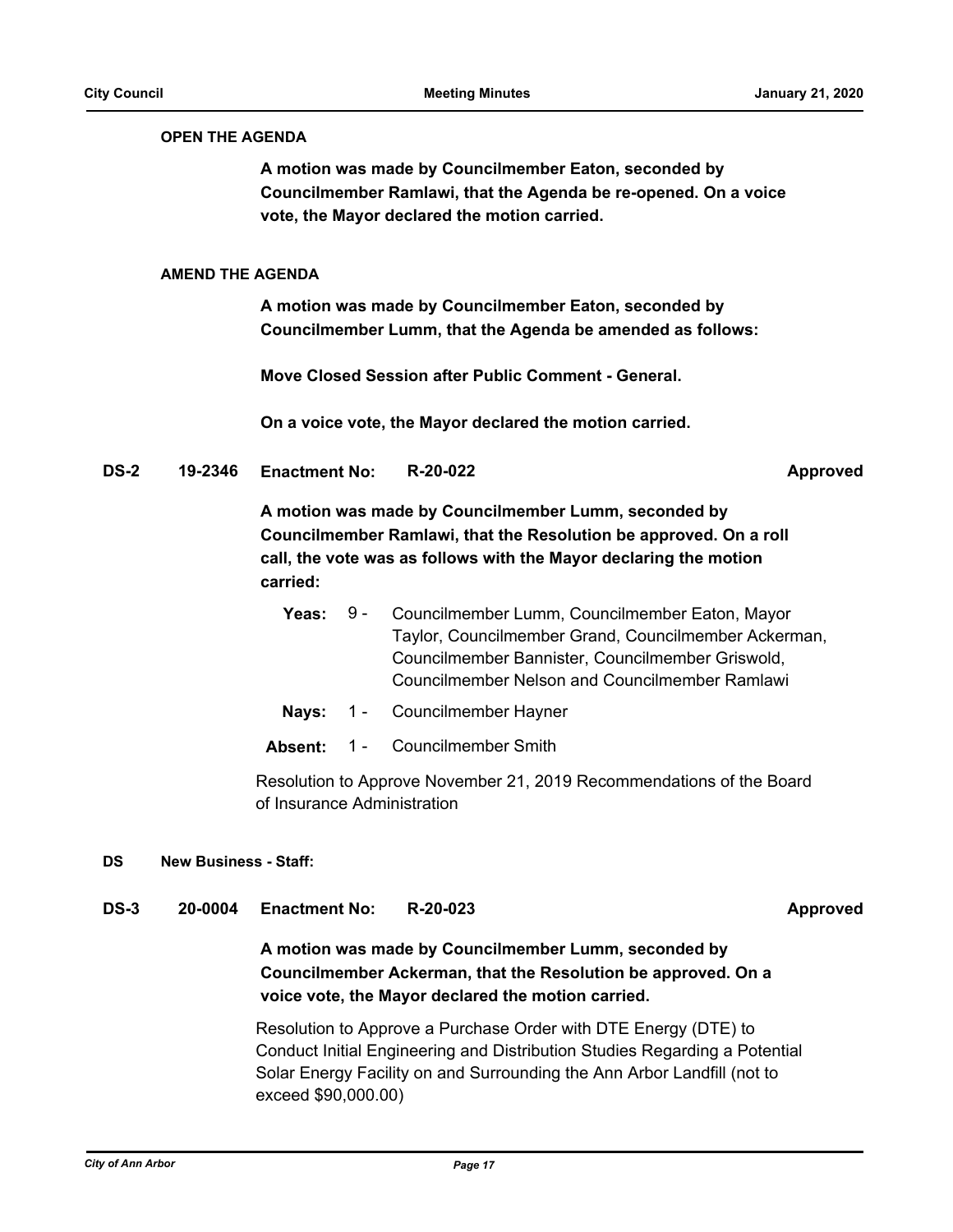#### **E COMMUNICATIONS FROM THE CITY ATTORNEY**

*None.*

#### **F & G CLERK'S REPORT OF COMMUNICATIONS, PETITIONS AND REFERRALS**

**F The following communications were referred as indicated:**

#### **Passed on consent agenda**

**A motion was made by Councilmember Lumm, seconded by Councilmember Grand, that the Clerk's Report of Communications, Petitions, and Referrals be approved as presented. On a voice vote, the Mayor declared the motion carried.**

- **F-1 [20-0064](http://a2gov.legistar.com/gateway.aspx?M=L&ID=24103)** Greenbelt Advisory Commission Strategic Plan
- **G The following minutes were received for filing:**
- **G-1 [19-2393](http://a2gov.legistar.com/gateway.aspx?M=L&ID=24013)** Transportation Commission Meeting Minutes November 2019
- **G-2 [19-2406](http://a2gov.legistar.com/gateway.aspx?M=L&ID=24026)** ICPOC November 26, 2019 Meeting Minutes
- **G-3 [19-2411](http://a2gov.legistar.com/gateway.aspx?M=L&ID=24031)** Audit Committee Meeting Minutes December 3, 2019
- **G-4 [19-2413](http://a2gov.legistar.com/gateway.aspx?M=L&ID=24033)** Ann Arbor Board of Review Meeting December 10, 2019
- **G-5 [20-0001](http://a2gov.legistar.com/gateway.aspx?M=L&ID=24040)** Council Policy Agenda Committee meeting minutes for January 23, 2019
- **G-6 [20-0014](http://a2gov.legistar.com/gateway.aspx?M=L&ID=24053)** Insurance Board Meeting Minutes December 19, 2019
- **G-7 [20-0023](http://a2gov.legistar.com/gateway.aspx?M=L&ID=24062)** Ann Arbor Public Art Commission Meeting Minutes January 2020

#### **PUBLIC COMMENT - GENERAL (3 MINUTES EACH)**

*An unknown resident spoke about the need the need for more affordable*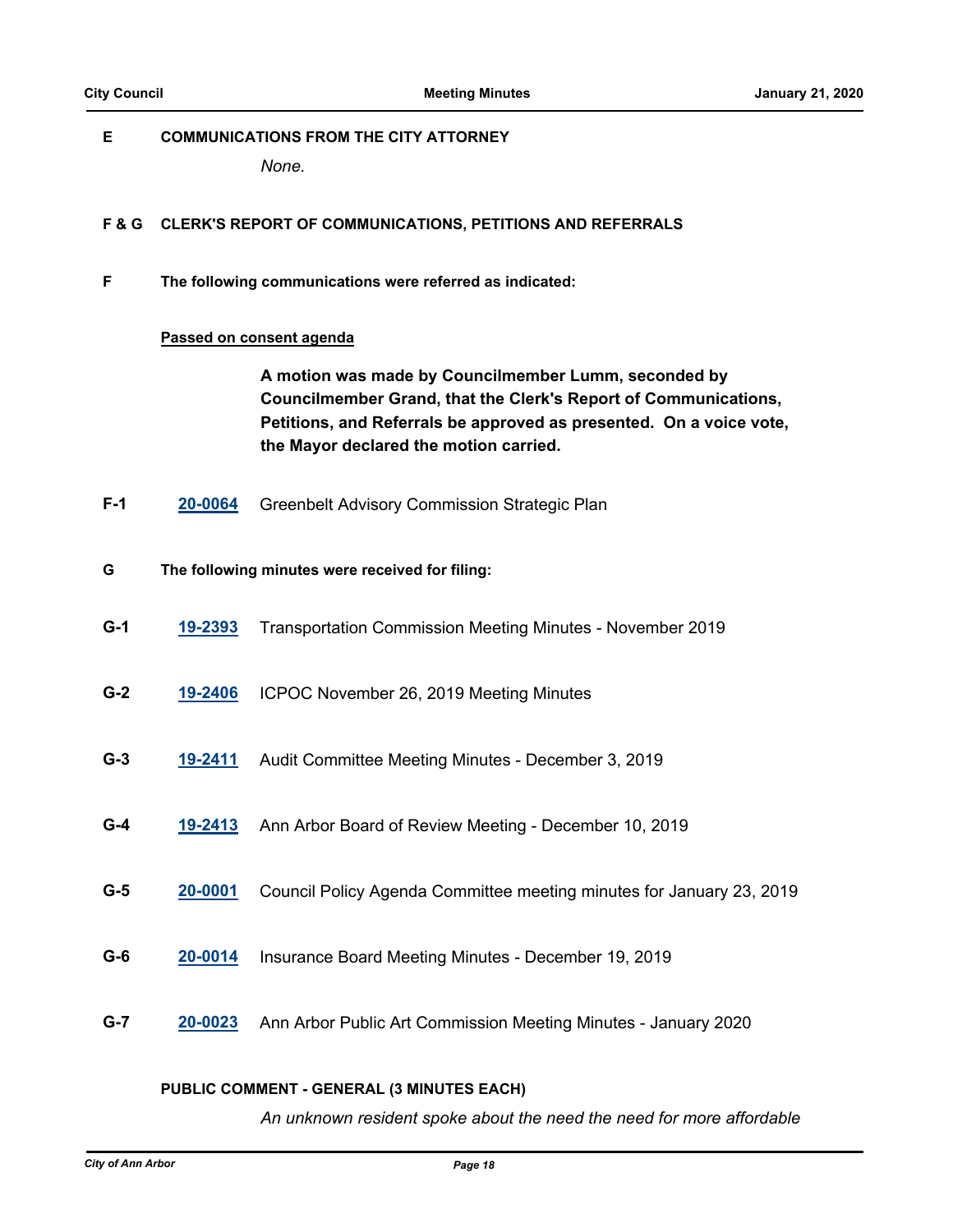*housing units in the City. He also discussed the need for better oversight of the Police.*

#### **COMMUNICATIONS FROM COUNCIL**

*None.*

**CLOSED SESSION UNDER THE MICHIGAN OPEN MEETINGS ACT, INCLUDING BUT NOT LIMITED TO, LABOR NEGOTIATIONS STRATEGY, PURCHASE OR LEASE OF REAL PROPERTY, PENDING LITIGATION AND ATTORNEY/CLIENT PRIVILEGED COMMUNICATIONS SET FORTH OR INCORPORATED IN MCLA 15.268 (C), (D) (E), AND (H).**

> **A motion was made by Councilmember Eaton, seconded by Councilmember Ramlawi, that the Council enter into Closed Session under the Michigan Open Meetings Act, for pending litigation (Attorney General et al. v. Gelman Sciences, Inc., Washtenaw Circuit Court and Stulberg, Tom et al vs City of Ann Arbor), purchase of real property and attorney/client privilege communication, as set forth in MCLA 15.268 (D) (E) and (H). On a roll call vote, the vote was as follows, with the Mayor declaring the motion carried and the meeting adjourned in Closed Session at 11:33 p.m.:**

**Yeas:** Councilmember Lumm, Councilmember Eaton, Mayor Taylor, Councilmember Grand, Councilmember Ackerman, Councilmember Bannister, Councilmember Hayner, Councilmember Griswold, Councilmember Nelson and Councilmember Ramlawi Yeas:  $10 -$ 

**Nays:** 0

**Absent:** 1 - Councilmember Smith

#### **MEETING RECONVENED**

**A motion was made by Councilmember Ramlawi, seconded by Councilmember Nelson, that the meeting reconvene. On a voice vote, the Mayor declared the motion carried and the meeting reconvened at 1:04 a.m.**

#### **ADJOURNMENT**

**A motion was made by Councilmember Griswold, seconded by Councilmember Ackerman, that the meeting adjourn. On a voice vote, the Mayor declared the motion carried and the meeting**